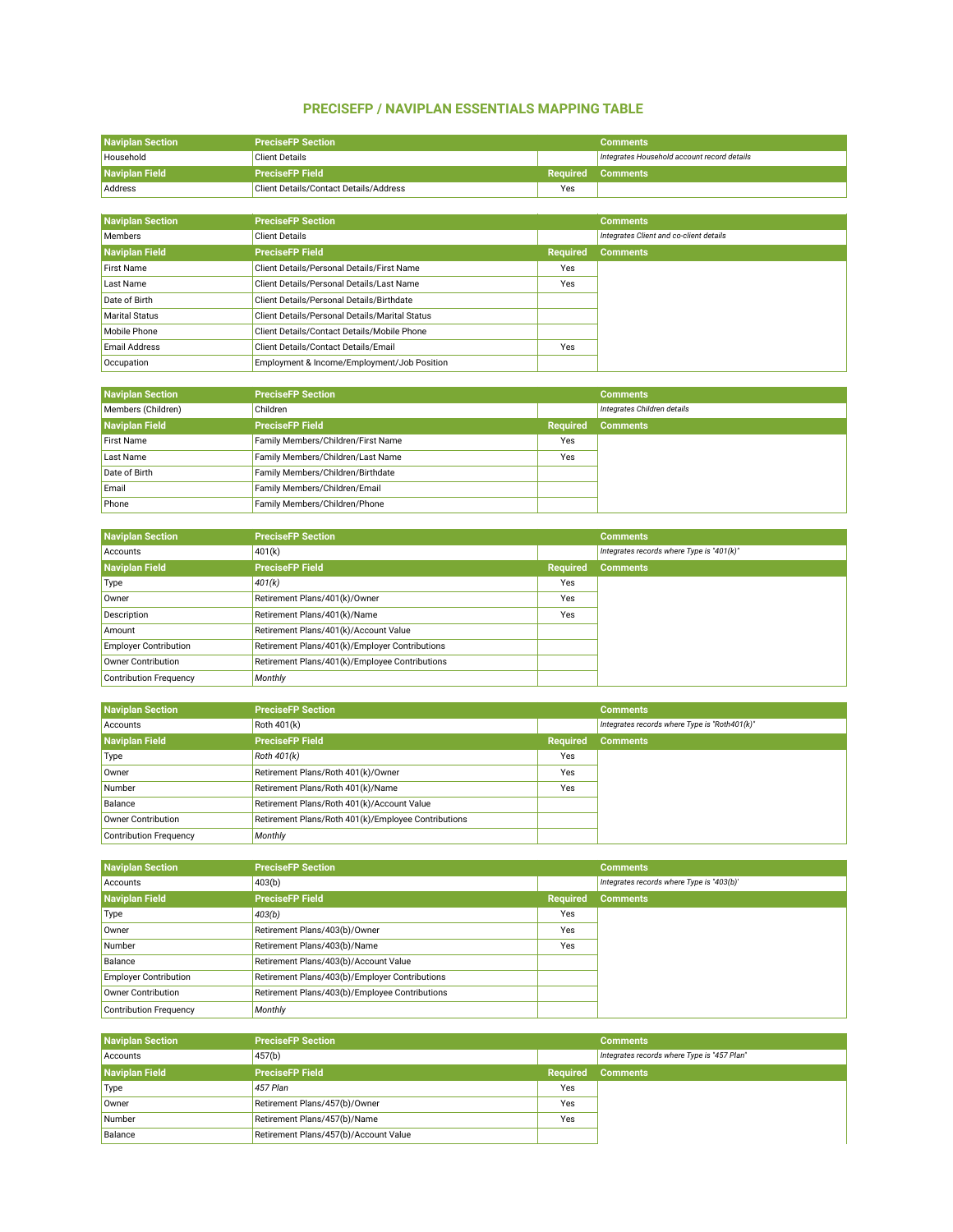| <b>Employer Contribution</b> | Retirement Plans/457(b)/Employer Contributions |  |
|------------------------------|------------------------------------------------|--|
| Owner Contribution           | Retirement Plans/457(b)/Employee Contributions |  |
| Contribution Frequency       | Monthly                                        |  |

| <b>Naviplan Section</b>       | <b>PreciseFP Section</b>           |                 | <b>Comments</b>                        |
|-------------------------------|------------------------------------|-----------------|----------------------------------------|
| Accounts                      | <b>IRA</b>                         |                 | Integrates records where Type is "IRA" |
| <b>Naviplan Field</b>         | <b>PreciseFP Field</b>             | <b>Required</b> | <b>Comments</b>                        |
| Type                          | <b>IRA</b>                         | Yes             |                                        |
| Owner                         | Retirement Plans/IRA/Owner         | Yes             |                                        |
| Number                        | Retirement Plans/IRA/Name          | Yes             |                                        |
| Amount                        | Retirement Plans/IRA/Account Value |                 |                                        |
| Owner Contribution            | Retirement Plans/IRA/Contributions |                 |                                        |
| <b>Contribution Frequency</b> | Monthly                            |                 |                                        |

| <b>Naviplan Section</b>       | <b>PreciseFP Section</b>                |                 | <b>Comments</b>                             |
|-------------------------------|-----------------------------------------|-----------------|---------------------------------------------|
| Accounts                      | <b>Roth IRA</b>                         |                 | Integrates records where Type is "Roth IRA" |
| <b>Naviplan Field</b>         | <b>PreciseFP Field</b>                  | <b>Required</b> | <b>Comments</b>                             |
| Type                          | <b>Roth IRA</b>                         | Yes             |                                             |
| Owner                         | Retirement Plans/Roth IRA/Owner         | Yes             |                                             |
| Number                        | Retirement Plans/Roth IRA/Name          | Yes             |                                             |
| Balance                       | Retirement Plans/Roth IRA/Account Value |                 |                                             |
| Owner Contribution            | Retirement Plans/IRA/Contributions      |                 |                                             |
| <b>Contribution Frequency</b> | Monthly                                 |                 |                                             |

| <b>Naviplan Section</b>      | <b>PreciseFP Section</b>                        |                 | <b>Comments</b>                            |
|------------------------------|-------------------------------------------------|-----------------|--------------------------------------------|
| Accounts                     | <b>SEP IRA</b>                                  |                 | Integrates records where Type is "SEP IRA" |
| <b>Naviplan Field</b>        | <b>PreciseFP Field</b>                          | <b>Required</b> | <b>Comments</b>                            |
| Type                         | <b>Brokerage Account</b>                        | Yes             |                                            |
| Owner                        | Retirement Plans/SEP IRA/Owner                  | Yes             |                                            |
| Number                       | Retirement Plans/SEP IRA/Name                   | Yes             |                                            |
| Balance                      | Retirement Plans/SEP IRA/Account Value          |                 |                                            |
| <b>Employer Contribution</b> | Retirement Plans/SEP IRA/Employer Contributions |                 |                                            |
| Contribution Frequency       | Monthly                                         |                 |                                            |

| <b>Naviplan Section</b> | <b>PreciseFP Section</b>             |                 | <b>Comments</b>                                        |
|-------------------------|--------------------------------------|-----------------|--------------------------------------------------------|
| Accounts                | <b>Bank Accounts</b>                 |                 | Integrates records where Type is "Checking or Savings" |
| <b>Naviplan Field</b>   | <b>PreciseFP Field</b>               | <b>Required</b> | <b>Comments</b>                                        |
| Type                    | <b>Checking or Savings</b>           | Yes             |                                                        |
| Owner                   | Assets/Bank Accounts/Owner           | Yes             |                                                        |
| <b>Description</b>      | Assets/Bank Accounts/Name            | Yes             |                                                        |
| Amount                  | Assets/Bank Accounts/Average Balance |                 |                                                        |

| <b>Naviplan Section</b> | <b>PreciseFP Section</b>       |                 | <b>Comments</b>                               |
|-------------------------|--------------------------------|-----------------|-----------------------------------------------|
| Accounts                | Taxable Investment Account     |                 | Integrates records where Type is "Investment" |
| <b>Naviplan Field</b>   | <b>PreciseFP Field</b>         | <b>Required</b> | <b>Comments</b>                               |
| Type                    | Investment                     | Yes             |                                               |
| Owner                   | Assets/Annuities/Owner         | Yes             |                                               |
| Description             | Assets/Annuities/Name          | Yes             |                                               |
| Amount                  | Assets/Annuities/Current Value |                 |                                               |
| Cost Basis              | Assets/Annuities/Cost Basis    |                 |                                               |

| <b>Naviplan Section</b>       | <b>PreciseFP Section</b>             |                 | <b>Comments</b>                             |
|-------------------------------|--------------------------------------|-----------------|---------------------------------------------|
| Accounts                      | College Funds                        |                 | Integrates records where Type is "529 Plan" |
| <b>Naviplan Field</b>         | <b>PreciseFP Field</b>               | <b>Required</b> | <b>Comments</b>                             |
| Type                          | 529 Plan                             | Yes             |                                             |
| Owner                         | Assets/College Funds/Owner           | Yes             |                                             |
| Description                   | Assets/College Funds/Name            | Yes             |                                             |
| Amount                        | Assets/College Funds/Current Balance |                 |                                             |
| Owner Contribution            | Assets/College Funds/Contributions   |                 |                                             |
| <b>Contribution Frequency</b> | Monthly                              |                 |                                             |

| <b>Naviplan Section</b> | <b>PreciseFP Section</b>                     |          | <b>Comments</b>                                              |
|-------------------------|----------------------------------------------|----------|--------------------------------------------------------------|
| Salary (Client)         | Employment & Income                          |          | Exports records where Type is "Salary" and Owner is 'Client' |
| <b>Naviplan Field</b>   | <b>PreciseFP Field</b>                       | Reauired | <b>Comments</b>                                              |
| Type                    | Salary                                       | Yes      |                                                              |
| Amount                  | Employment & Income/Employment/Salary & Tips | Yes      |                                                              |
| Frequency               | Annual                                       | Yes      |                                                              |